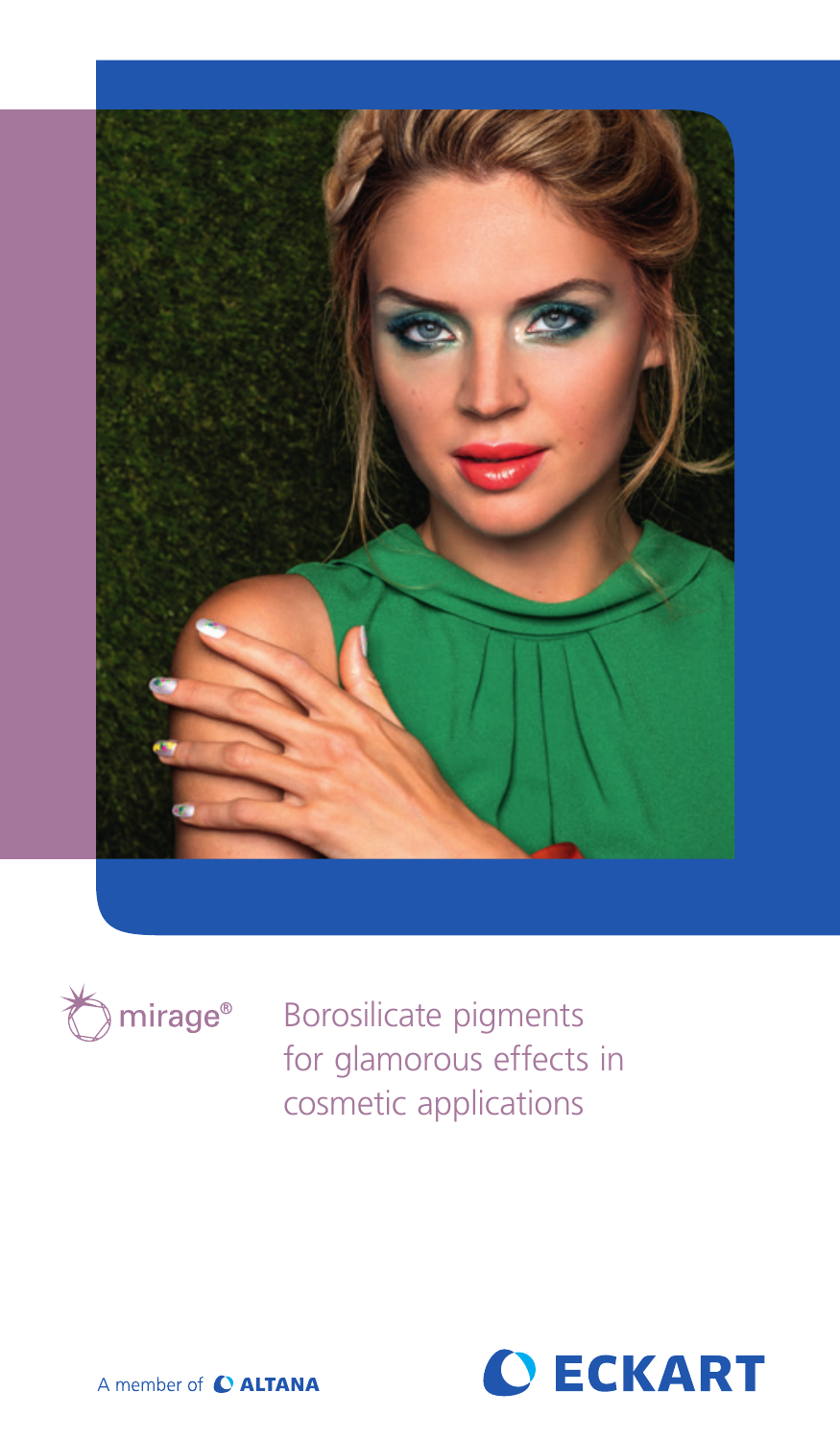

## Borosilicate pigments for glamorous effects in cosmetic applications

MIRAGE borosilicate pigments offer tailor-made characteristics focusing on excellent surface smoothness, homogeneous particle thickness, outstanding transparency and high purity.

MIRAGE is the ideal choice to achieve the optimum in pearlescence when high gloss, color purity and  $-$  depending on the particle size  $$ a graceful appearance or tremendous sparkle are desired.

This series is perfectly suited to create visually striking effects in transparent systems like gels or lip glosses as well as any other kind of cosmetic applications where glamorous sparkle is needed, such as nail polishes, lipsticks, powders, emulsions, and the like.

### **Handling**

Detailed information on processing will be provided on request.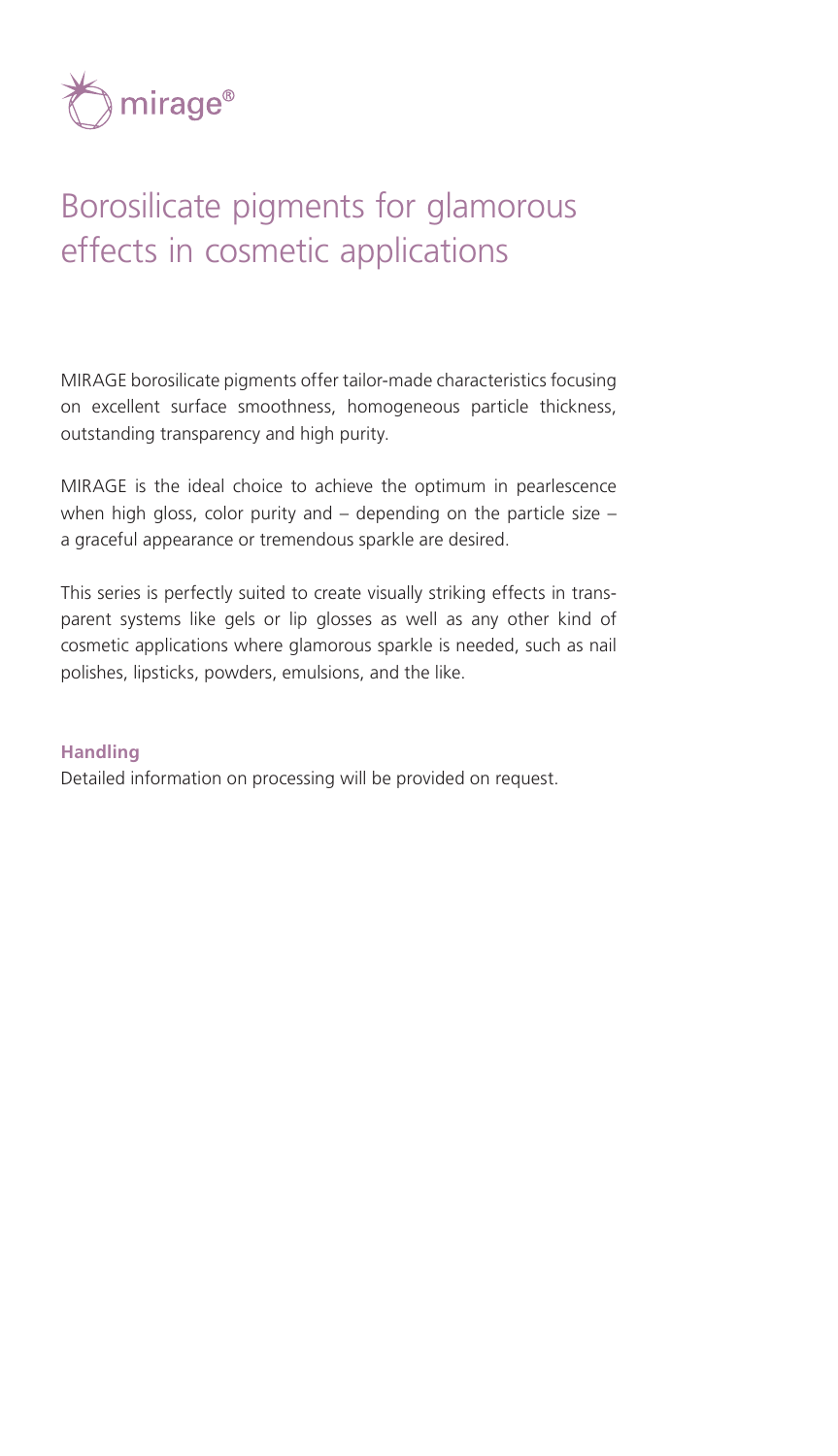

| <b>MIRAGE</b>                | Article No. | Particle Size<br>(microns) | Content (%)<br>Calcium          | Titanium Dioxide         | Tin Oxide                | Iron Oxides                                                      | Silica            |
|------------------------------|-------------|----------------------------|---------------------------------|--------------------------|--------------------------|------------------------------------------------------------------|-------------------|
|                              |             |                            | Sodium                          | (CI 77891)               |                          | (CI 77492)                                                       |                   |
|                              |             |                            | Borosilicate<br>CAS: 65997-17-3 | CAS: 13463-67-7          | CAS: 18282-10-5          | CAS: 51274-00-1                                                  | CAS: 7631-86-9    |
| Type                         |             |                            | EINECS: 266-046-0               | EINECS: 236-675-5        | EINECS: 242-159-0        | EINECS: 257-098-5                                                | EINECS: 231-545-4 |
| <b>Silver pigments</b>       |             |                            |                                 |                          |                          |                                                                  |                   |
| Silver                       | 021331      | $10 - 50$                  | $84 - 95$                       | $5 - 15$                 | $<$ 1                    | $-$                                                              |                   |
| <b>Bright Silver</b>         | 038025      | $15 - 70$                  | $84 - 95$                       | $5 - 15$                 | < 1                      |                                                                  |                   |
| Sparkling Silver             | 038001      | $15 - 120$                 | $84 - 95$                       | $5 - 15$                 | $<$ 1                    |                                                                  |                   |
| Glamour Silver               | 038009      | $35 - 150$                 | $85 - 96$                       | $4 - 14$                 | < 1                      |                                                                  |                   |
| Twinkling Silver             | 038021      | $100 - 700$                | $89 - 98$                       | $2 - 10$                 | < 1                      | $\overline{\phantom{a}}$                                         |                   |
| Dazzling Silver              | 020601      | $150 - 1200$               | $91 - 99$                       | $1 - 8$                  | < 1                      | i.                                                               |                   |
| <b>Interference pigments</b> |             |                            |                                 |                          |                          |                                                                  |                   |
| Glamour Gold                 | 038019      | $35 - 150$                 | $79 - 91$                       | $9 - 20$                 | < 1                      | ÷                                                                |                   |
| Dazzling Gold                | 020386      | $150 - 1200$               | $91 - 98$                       | $2 - 8$                  | < 1                      |                                                                  |                   |
| Red                          | 021334      | $10 - 50$                  | $64 - 75$                       | $25 - 35$                | $<\,1$                   |                                                                  |                   |
| <b>Bright Red</b>            | 037215      | $15 - 70$                  | $64 - 75$                       | $25 - 35$                | $<\,1$                   |                                                                  |                   |
| Glamour Red                  | 038010      | $35 - 150$                 | $65 - 76$                       | $24 - 34$                | < 1                      | L                                                                |                   |
| Dazzling Red                 | 020387      | $150 - 1200$               | $86 - 96$                       | $4 - 13$                 | < 1                      |                                                                  |                   |
| Blue                         | 021332      | $10 - 50$                  | $69 - 80$                       | $20 - 30$                | < 1                      |                                                                  |                   |
| <b>Bright Blue</b>           | 038058      | $15 - 70$                  | $73 - 84$                       | $16 - 26$                | $<\,1$                   | $\overline{\phantom{0}}$                                         |                   |
| Glamour Blue                 | 038026      | $35 - 150$                 | $73 - 84$                       | $16 - 26$                | < 1                      | L.                                                               |                   |
| Dazzling Blue                | 020388      | $150 - 1200$               | $82 - 94$                       | $6 - 17$                 | $<\,1$                   |                                                                  |                   |
| Glamour Green                | 038027      | $35 - 150$                 | $62 - 73$                       | $27 - 37$                | < 1                      |                                                                  |                   |
| Dazzling Green               | 020391      | $150 - 1200$               | $81 - 93$                       | $7 - 18$                 | < 1                      |                                                                  |                   |
| <b>Gold pigment</b>          |             |                            |                                 |                          |                          |                                                                  |                   |
| Sparkling Luxury Gold        | 038028      | $15 - 120$                 | $54 - 87$                       | $4 - 14$                 | < 1                      | $6 - 16$                                                         | $3 - 15$          |
|                              |             |                            |                                 |                          |                          | Iron Oxides<br>(CI 77491)<br>CAS: 1309-37-1<br>EINECS: 215-168-2 |                   |
| <b>Earth tone pigments</b>   |             |                            |                                 |                          |                          |                                                                  |                   |
| Champagne                    | 021333      | $10 - 50$                  | $87 - 97$                       | $\overline{\phantom{a}}$ | $\overline{\phantom{0}}$ | $3 - 13$                                                         |                   |
| Sparkling Champagne          | 037204      | $15 - 120$                 | $86 - 97$                       | $\sim$                   | $<$ 1                    | $3 - 13$                                                         |                   |
| Bronze                       | 021664      | $10 - 50$                  | $83 - 93$                       | $\overline{\phantom{a}}$ | $\qquad \qquad -$        | $7 - 17$                                                         |                   |
| Sparkling Bronze             | 038069      | $15 - 120$                 | $82 - 93$                       | $\overline{\phantom{a}}$ | < 1                      | $7 - 17$                                                         |                   |
| Copper                       | 021663      | $10 - 50$                  | $78 - 88$                       | $\equiv$                 |                          | $12 - 22$                                                        |                   |
| Sparkling Copper             | 038068      | $15 - 120$                 | $77 - 88$                       | $\overline{\phantom{a}}$ | $<$ 1                    | $12 - 22$                                                        |                   |
| Fire-Red                     | 021330      | $10 - 50$                  | $75 - 85$                       | $\equiv$                 |                          | $15 - 25$                                                        |                   |
| Sparkling Fire-Red           | 037205      | $15 - 120$                 | $75 - 86$                       | ÷,                       | $<$ 1                    | $14 - 24$                                                        |                   |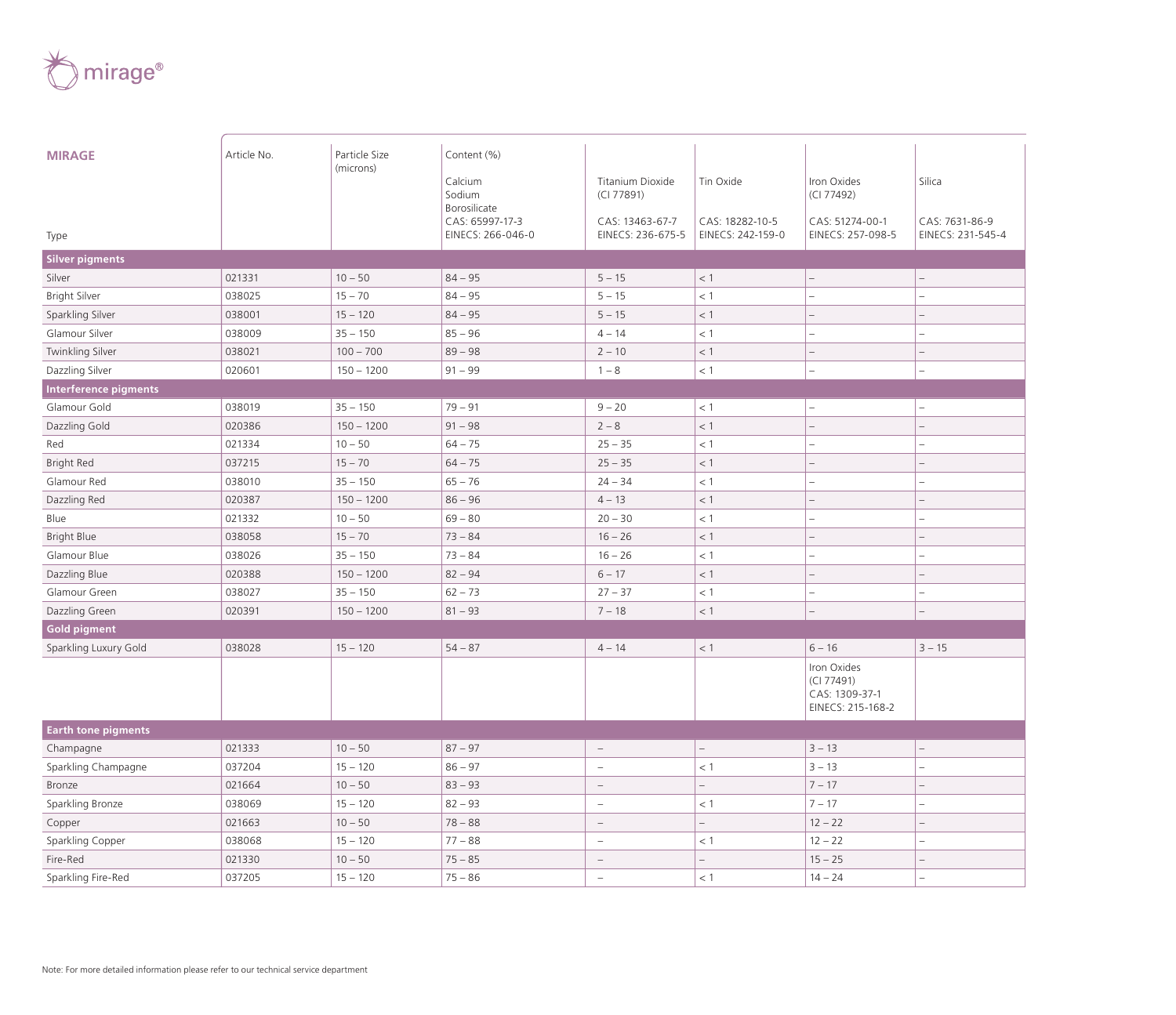**Red** 10 – 50 µm Article No. 021334 **Bright Red** 15 – 70 µm Article No. 037215

**Glamour Red** 35 – 150 μm Article No. 038010

**Dazzling Gold** 150 – 1200 μm Article No. 020386





## Silver pigments

# Interference pigments and the Interference pigments **Glamour Gold** 35 – 150 µm Article No. 038019

**Dazzling Green** 150 – 1200 µm Article No. 020391



**Dazzling Silver** 150 – 1200 μm Article No. 020601





**Dazzling Red** 150 – 1200 μm Article No. 020387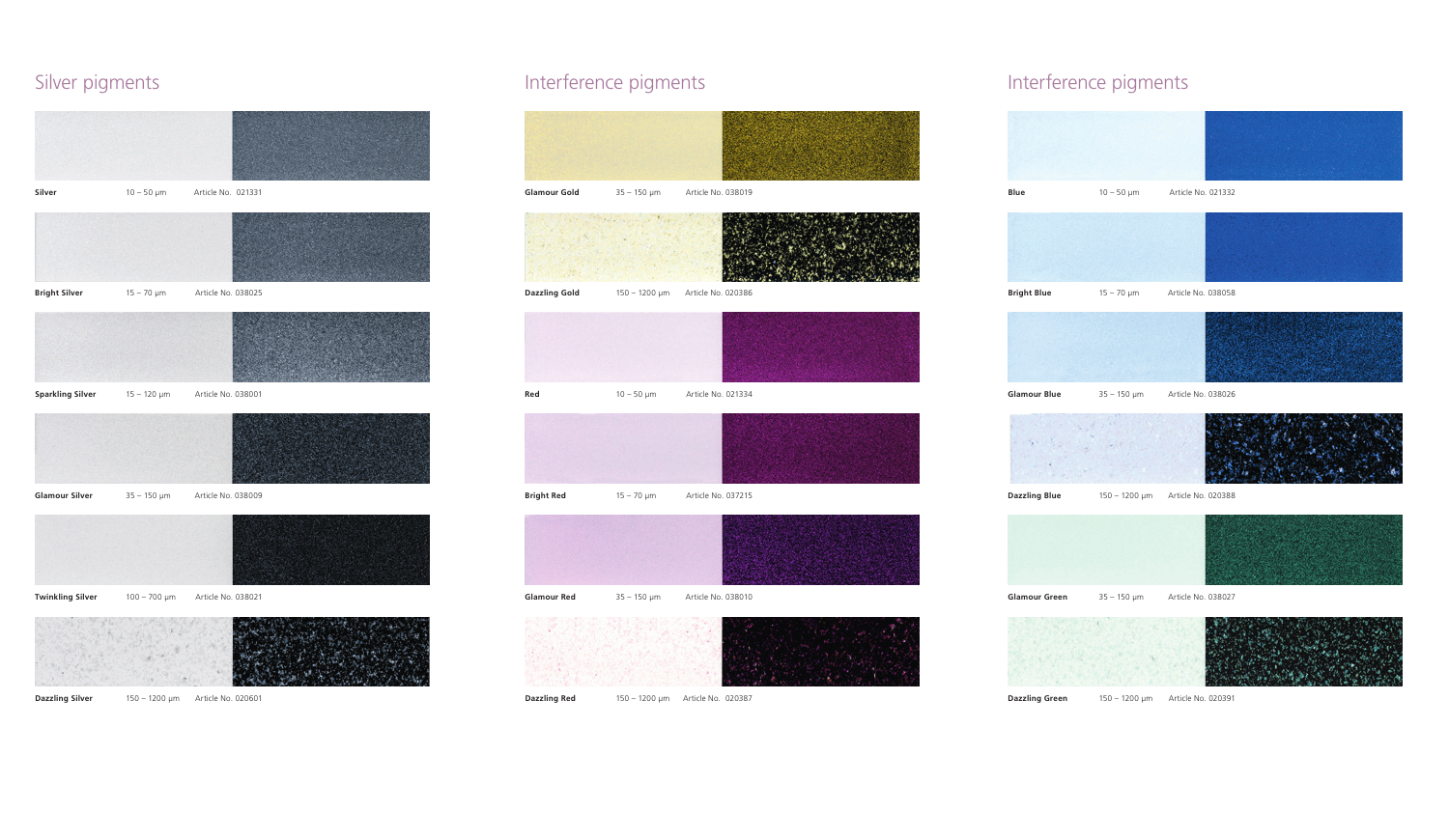## Earth tone pigments





**Sparkling Fire-Red** 15 – 120 µm Article No. 037205

## Gold pigment



**Sparkling Luxury Gold** 15 – 120 µm Article No. 038028

**Sparkling Copper** 15 – 120 µm Article No. 038068